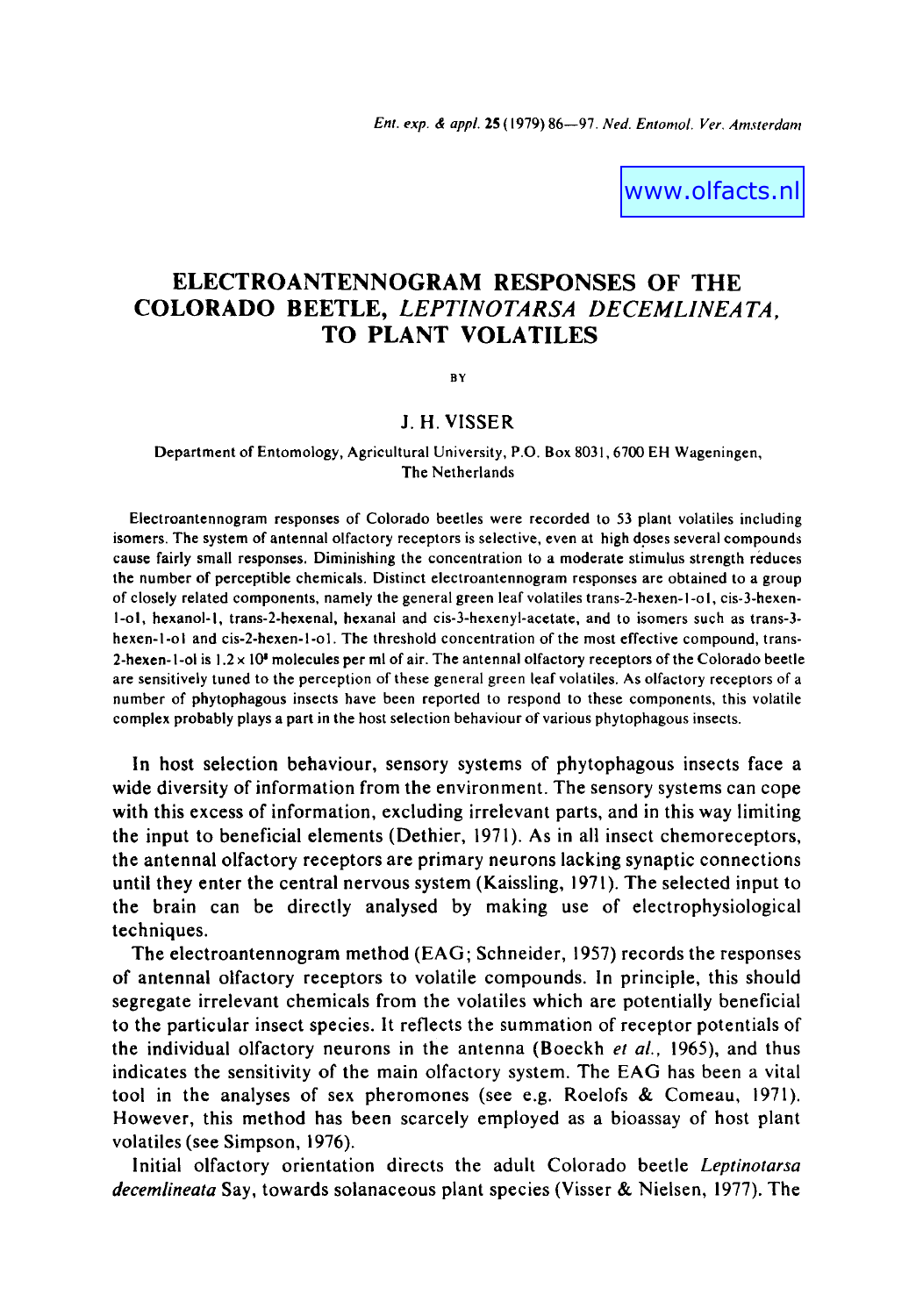olfactory receptors responding to the potato plant odour are located in the terminal five segments of the Colorado beetle antenna (Schanz, 1953; De Wilde *et al.,* 1969; De Wilde, 1976). The chemical analysis of the potato plant odour (Visser *et al.,* 1979) was accompanied by the present study using the EAG responses of the Colorado beetle as a bioassay for a variety of plant volatiles.

# MATERIAL AND METHODS

Newly-emerged Colorado beetles were obtained from the laboratory stock culture. Unless otherwise stated, three male and three female Colorado beetles were used (one antenna/individual) for calculating the mean responses to the test chemicals.



Fig. I. EAG recording technique. A.: excised antenna; F. P.: filter paper; G. T.: glass tube; I.E.: indifferent electrode; M. A.: micro electrode amplifier; O.: oscilloscope; P.: input probe; P. P.: pasteur pipette; R.: recorder; R. E.: recording electrode; S. F.: suction-funnel. See text for further explanation.

The arrangement for the recording of an EAG of the Colorado beetle is illustrated in Fig. I. The antenna was amputated at the base of the flagellum and the tip of the terminal segment was cut off. The excised antenna was fixed between two glass electrodes, the indifferent electrode inserted in the base and the recording electrode in contact with the cut tip. The glass electrodes had been filled with a solution containing glucose  $(354 \text{ mM})$ , KCl  $(6.4 \text{ mM})$ , KH, PO,  $(20 \text{ mM})$ , MgCl,  $(12 \text{ mM})$ , CaCl,  $(1 \text{ mM})$ , NaCl  $(12 \text{ mM})$  and KOH  $(9.6 \text{ mM})$ . This solution (450 mosm, pH 6.5) resembles the haemolymph of the phytophagous moth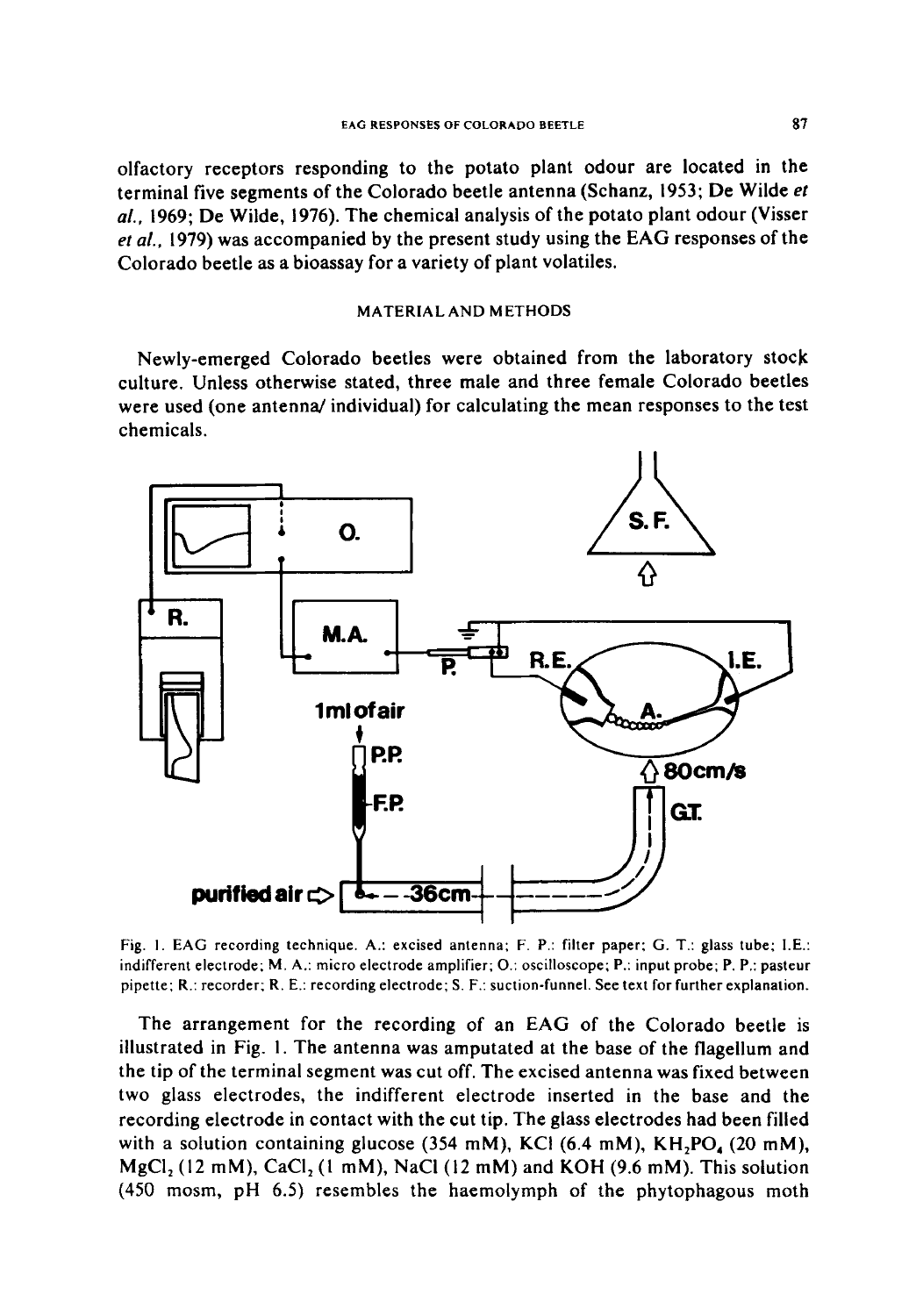*Antheraea pernyi* (Kaissling, pers. comm.). Ag-AgCi wires in the glass electrodes connected the preparation with the recording instruments: an input probe (Grass HIPl6), a micro electrode AC/DC amplifier (Grass Pl6), a storage oscilloscope (Tektronix D11/5A20N/5B10N) and a hot-wire recorder (Astro-Med 102 F).

In order to prevent an early evaporation of the test chemicals, they were dissolved in paraffin oil (Merck Uvasol);  $25 \mu l$  of each stock solution were pipetted on to a piece of filter paper (6  $\times$  0.5 cm, S&S 589<sup>2</sup>) and placed in a pasteur pipette. The pasteur pipette was attached to a syringe and the pipette tip was inserted through a small hole in the glass tube, conducting a continuous air flow over the excised antenna. The syringe plunger was quickly depressed to pass I ml of air through the pipette into the air stream. The duration of this air puff (0.12 sec) was measured with a hot-wire anemometer. The concentrations of the test chemicals in paraffin oil refer to the concentrations of the original stock solutions (volume/ volume).

Since the antennal responses diminished throughout an experiment, the responses (amplitudes) to the test compounds are expressed as a percentage of the EAG response to the standard, cis-3-hexen-l-ol  $10^{-3}$  (1 $\mu$ 1/ml of paraffin oil). This was achieved by stimulating the antenna alternately every 30 see, with a test chemical or the standard. The mean of all recorded antennal depolarizations elicited by the standard is  $0.13$  mV.

The test chemicals were obtained from commercial sources (Fluka, Merck, Roth, Koch-Light Lab., Pfaltz & Bauer, K & K and Maschmeyer), and assayed using gas liquid chromatography. Most of them were  $\geq 97\%$  purity, except for hexanol-3 (96%),  $\Delta^3$ -carene (95%) and  $\alpha$ -pinene (95%).

#### RESULTS AND DISCUSSION

The test chemicals were arbitrarily selected, but based on their distribution in various plant families inclusive of solanaceous plant species, and their presence in potato plant essential oil (Visser *et al.,* 1979). The EAG responses of Colorado beetles to 43 chemicals at two concentrations, are listed in Table I. The observed EAG responses depend both on the sensitivity of the olfactory receptors and the concentration of the compound in the air flowing over them (see Fig. 3A). Relative comparisons can only be made between chemicals, since discrepancies in volatility were not corrected for. In spite of the limitations set to the interpretation of the results, it is concluded from the data presented in Table I that the antennal olfactory system is selective; a number of plant compounds do not stimulate, even at high concentrations. The solvent itself, paraffin oil, does not elicit measurable responses. Marked differences are not detected in the responses of male and female Colorado beetles.

It should be noted that in the experiments listed in Table l, one excised antenna responded to propanoic and butanoic acid by hyperpolarization, while the EAG responses to the standard consisted of a normal depolarization. Hyperpolarization of olfactory receptors stimulated with propanoic acid has been reported in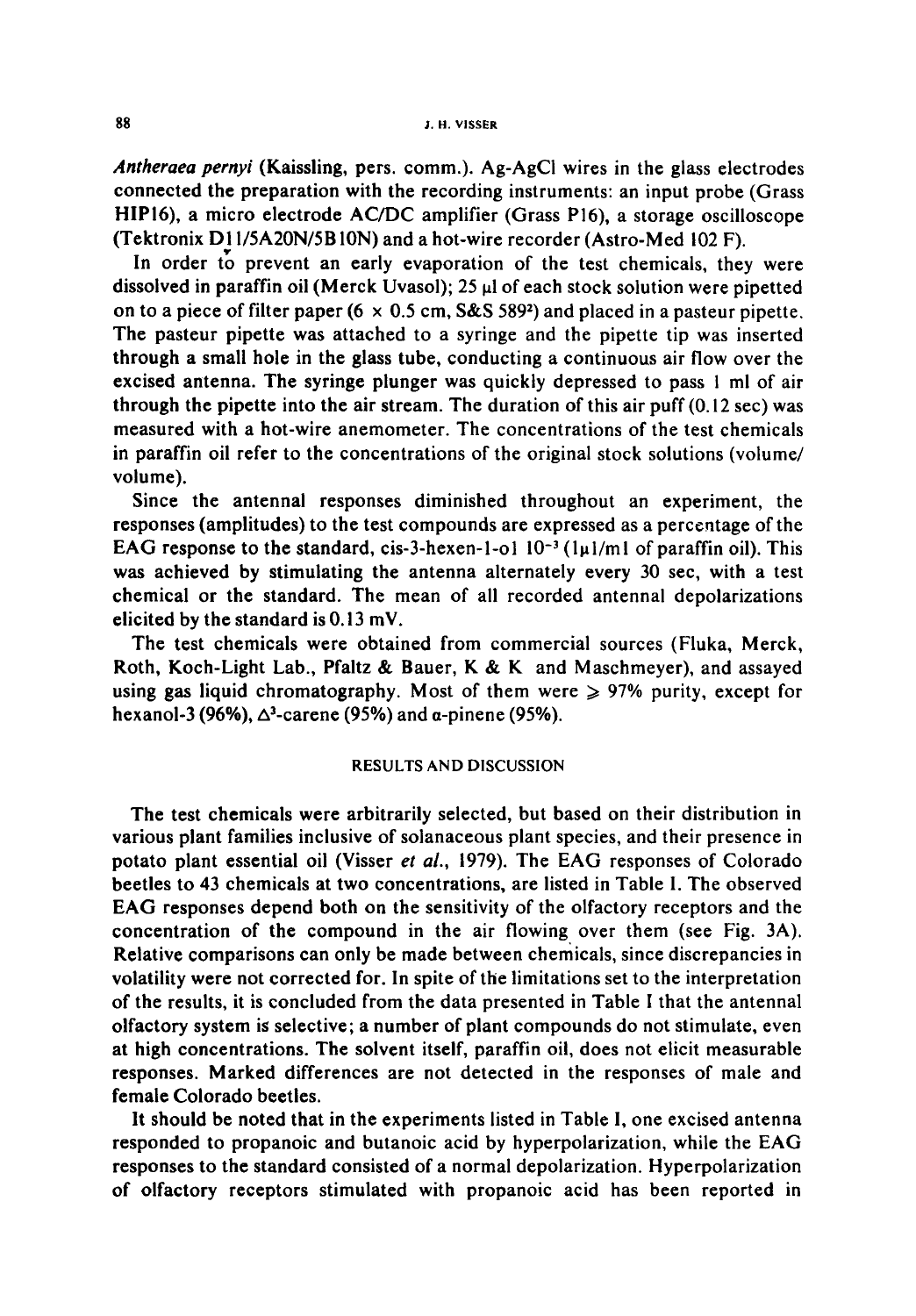#### TABLE I

|                      |                            |     | 1920au 70au 710au             |                         |                            |                |
|----------------------|----------------------------|-----|-------------------------------|-------------------------|----------------------------|----------------|
| Compound             | Concentration <sup>2</sup> |     |                               | Compound                | Concentration <sup>2</sup> |                |
|                      | $10^{-3}$                  |     | $10^{-1}$                     |                         | $10^{-3}$                  | $10-1$         |
| Propanoic acid       | 0                          |     | $14 + 20.1$                   | <b>Butylacetate</b>     | $1 + 3.0$                  | $70 \pm 11.3$  |
| Butanoic acid        | 0                          |     | $13 \pm 17.4$                 |                         |                            |                |
| Pentanoic acid       | 0                          |     | $9 + 9.7$                     | Benzylacetate           | $7 \pm 0.9$                | $76 \pm 2.8$   |
| Hexanoic acid        | 0                          |     | $6 + 7.5$                     | Benzaldehyde            | $5 \pm 3.1$                | $74 \pm 21.8$  |
| Heptanoic acid       | $\mathbf 0$                |     | 3,4<br>$1 +$                  | Salicylaldehyde         | $6 \pm 3.3$                | $83 \pm 20.9$  |
| Octanoic acid        | 0                          |     | $1 + 3.0$                     | Methylsalicylate        | $22 \pm 4.2$               | $108 \pm 18.6$ |
| Linoleic acid        | $\bf{0}$                   |     | 0                             | Eugenol                 | $9 + 8.7$                  | $44 \pm 8.5$   |
| Hexanal              |                            |     | $21 \pm 6.2$ 146 $\pm$ 36.5   | $\Delta^3$ -Carene      | $\mathbf 0$                | $8 \pm 5.1$    |
| Hexanol-1            |                            |     | $94 \pm 7.7$ 207 $\pm$ 14.9   | $(+)$ -Limonene         | $\mathbf 0$                | $15 \pm 8.3$   |
| Hexanol-2            |                            |     | $17 + 9.3$ 157 + 25.2         | a-Pinene                | $\mathbf 0$                | $6 \pm 5.4$    |
| Hexanol-3            |                            |     | $33 \pm 12.5$ 158 $\pm$ 12.2  | ß-Ionone                | $\Omega$                   | $3 + 4.9$      |
| trans-2-Hexenal      |                            |     | $39 + 7.4$ 179 + 14.7         | Geraniol                | $\mathbf 0$                | $2 \pm 3.9$    |
| trans-2-Hexen-1-ol   |                            |     | $146 \pm 13.1$ 274 $\pm$ 48.9 | Nerol                   | $\mathbf 0$                | $2 \pm$<br>3.9 |
| cis-2-Hexen-1-ol     |                            |     | $75 \pm 9.9199 \pm 19.4$      | Linalool                | $18 \pm 4.0$               | $47 \pm 9.8$   |
| cis-3-Hexen-1-ol     | 100                        |     | $247 \pm 41.8$                | Citronellol             | $4 \pm 3.5$                | $33 \pm 12.6$  |
| trans-3-Hexen-1-ol   |                            |     | $101 \pm 13.5$ 285 $\pm$ 47.2 |                         |                            |                |
| cis-3-Hexenylacetate |                            |     | $69 \pm 18.7$ 195 $\pm$ 44.0  | 2-(methylthio)-Ethanol  | $2 + 2.7$                  | $38 + 7.1$     |
|                      |                            |     |                               | 3-(methylthio)-Propanal | $4 \pm 3.6$                | $71 \pm 7.9$   |
| 2-Methylbutanol-1    | 0                          |     | $68 + 22.7$                   |                         |                            |                |
| 3-Methylbutanol-1    | $1 \pm$                    | 3.0 | $78 \pm 18.6$                 | 2-Pentanone             | $6 + 7.5$                  | $47 + 28.7$    |
| 1-Penten-3-ol        | $6 \pm$                    | 66  | $70 \pm 11.6$                 | 6-methyl-5-Hepten-2-one | $7 + 4.1$                  | $100 \pm 18.6$ |
| 5-Hexen-1-ol         | $37 \pm$                   |     | 7.2 $171 \pm 12.0$            | 2-Hendecanone           | $1 \pm 2.1$                | $15 + 4.4$     |
| 3-Hepten-1-ol        |                            |     | $31 \pm 3.6$ 142 $\pm$ 18.4   |                         |                            |                |
| 1-Octen-3-ol         |                            |     | $57 \pm 9.9$ 150 $\pm 25.6$   | Pyridine                | $6 \pm 5.4$                | $72 \pm 17.8$  |
|                      |                            |     |                               | Paraffin oil            |                            | $\mathbf 0$    |

| EAG responses of Colorado beetles to test compounds as a percentage of the response to cis-3-hexen-1-ol $10^{-3}$ |                    |
|-------------------------------------------------------------------------------------------------------------------|--------------------|
| Mean $+$ c.i. <sup>1</sup> in $%$                                                                                 | Mean + c.i. in $%$ |

 $\cdot$  c.i. =95% confidence interval: standard error  $t^{0.025}$ .

<sup>2</sup> concentration of the compound in paraffin oil  $(y_y)$ 

*Necrophorus* and *Thanotophilus* species (Kaissling, 1971). The acidity of these compounds possibly caused the artificial hyperpolarization.

# *Selectivity*

Several chemicals in high doses  $(10^{-1})$  commonly not met by insects, cause fairly small responses, i.e., the saturated fatty acids,  $\Delta^3$ -carene, (+)-limonene, a-pinene,  $\beta$ -ionone, geraniol, nerol and 2-hendecanone (Table I). Diminishing the concentration to a moderate stimulus strength  $(10^{-3})$  reduces the number of perceptible compounds. At both concentrations, distinct EAG responses of Colorado beetles are obtained to a group of closely related components, namely the general green leaf volatiles trans-2-hexen-l-ol, cis-3-hexen-l-ol, hexanol-l,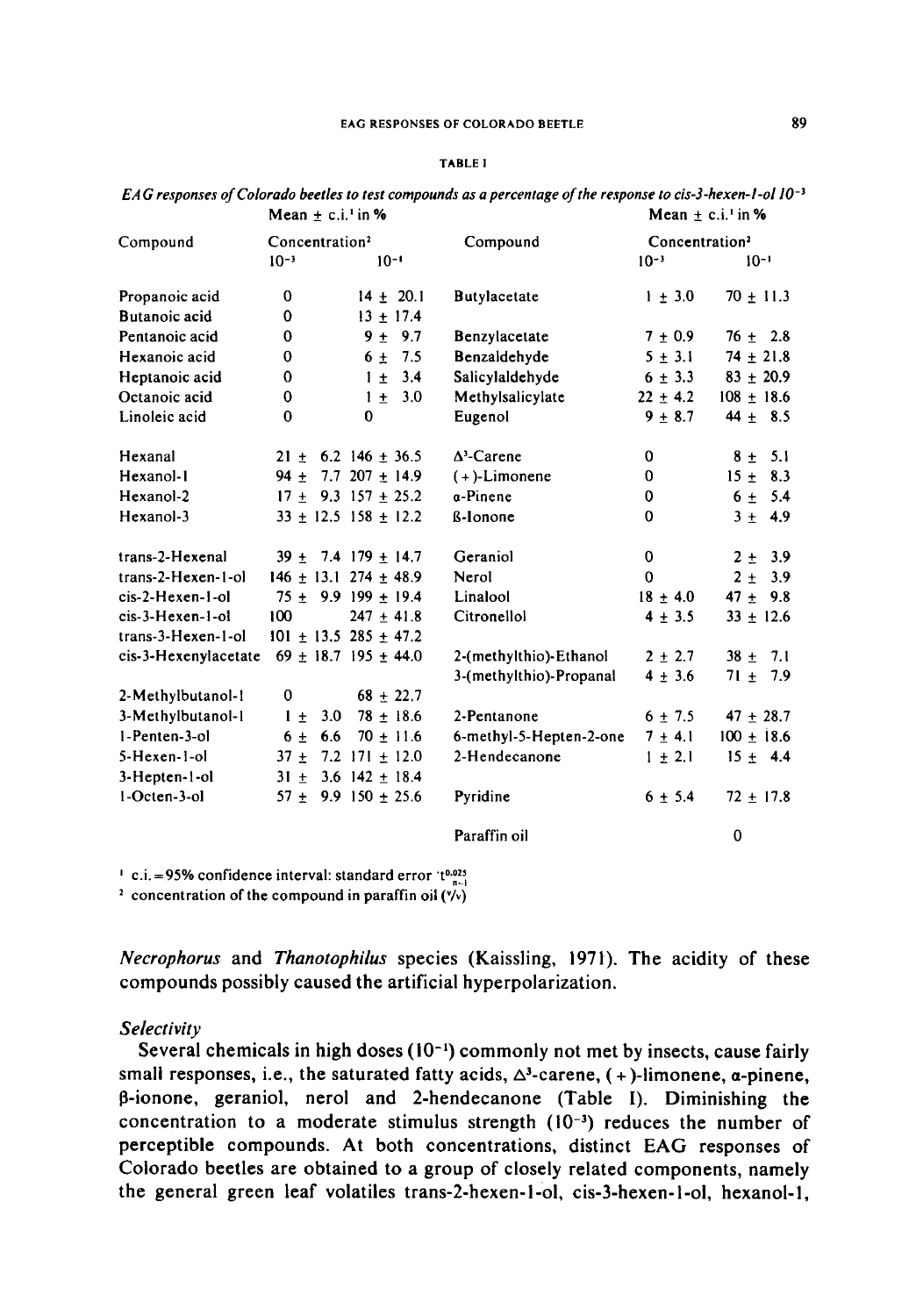trans-2-hexenal, hexanal and cis-3-hexenylacetate, and to isomers such as trans-3 hexen- $1$ -ol and cis-2-hexen- $1$ -ol. Besides these components, methyl-salicylate  $$ an aromatic compound  $-$  causes definite responses, though relatively small compared with the responses to trans-2-hexen-l-ol.

It has been stated that acetaldehyde accounted for the phagostimulatory nature of the potato plant to the Colorado beetle (Hesse & Meier, 1950). From the failure to confirm their assumption (Ritter, 1967), it may be deduced that this volatile compound has been lost at the start of their experiments. The EAG response to I ml of a saturated vapour of acetaldehyde is 27%, a small response to a very high dose, throwing doubts upon its rôle in the olfactory orientation of the Colorado beetle. Since the EAG barely shows a response to geraniol (Table I), the reported behavioural responses of adult Colorado beetles to this chemical (Gottschalk, 1957) are questionable.

#### *Structure-activity relationship*

The activity of the olfactory system is related to molecular structures. Stimulation with alcohols results in higher EAG responses than to aldehydes. The



Fig. 2. Effectiveness of saturated alcohols (A) and aldehydes (B) in eliciting EAG responses of Colorado beetles, at two concentrations in paraffin oil (\*/v). Vertical lines indicate 95% confidence intervals.

effectiveness of saturated alcohols and aldehydes appears to be optimal at a chain length of six carbon atoms (Fig. 2), Changing the position of the terminal hydroxylgroup to other carbon atoms, i.e. hexanol-2 and hexanoi-3, reduces the responses. Except for cis-2-hexen-l-ol, the hexenols are more effective than the saturated alcohol hexanol-l. As the electroantennogram reflects the responses of many olfactory receptors, it is impossible to decide on one of the extreme interpretations. Whether there is one type of hexenol-receptor, responding in a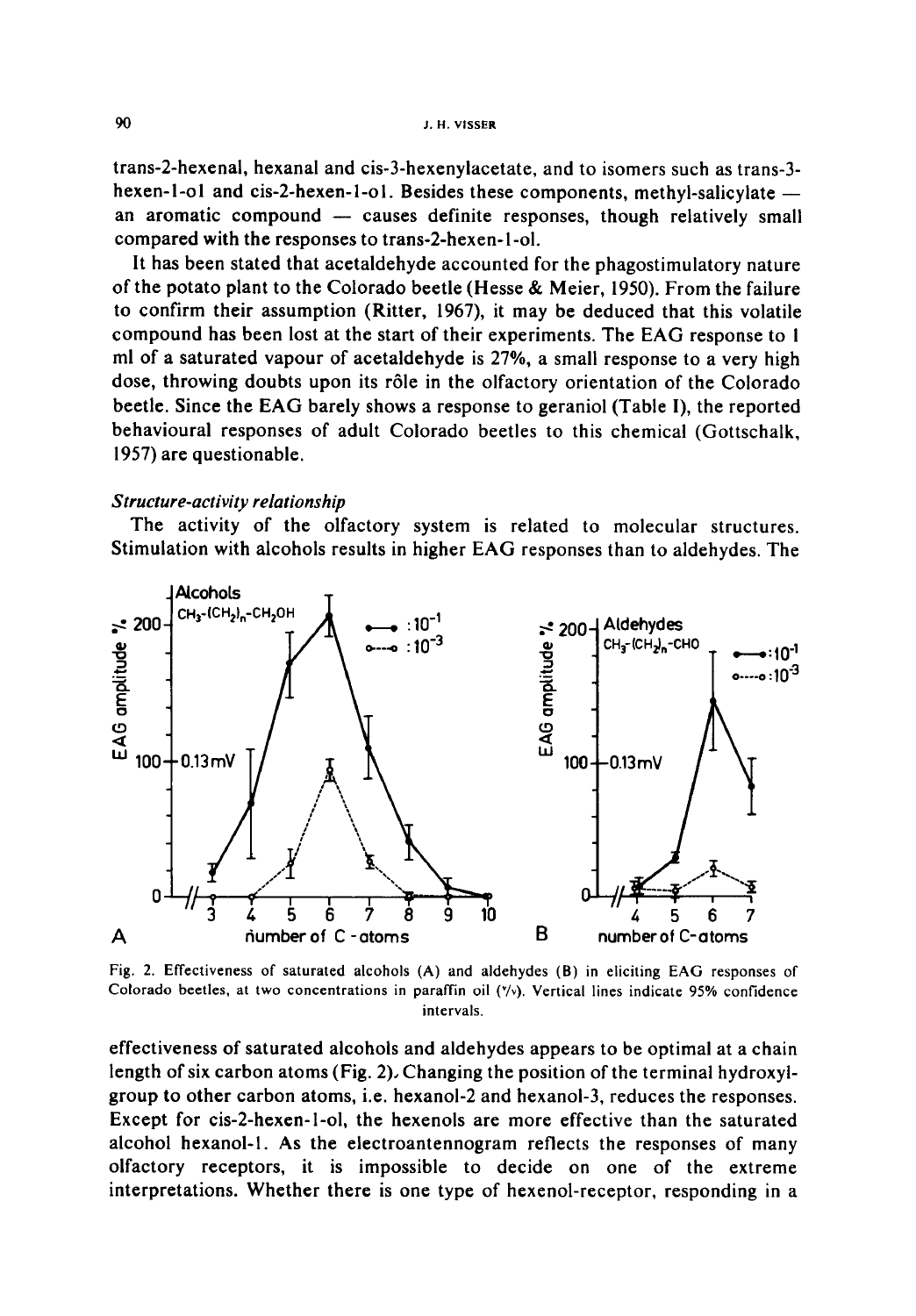

Fig.. 3. EAG's of Colorado beetles responding to general green leaf volatiles and their isomers, dissolved in paraffin oil (\*/v). A: responses to a range of concentrations of cis-3-hexen-1-ol; B: different shapes are observable.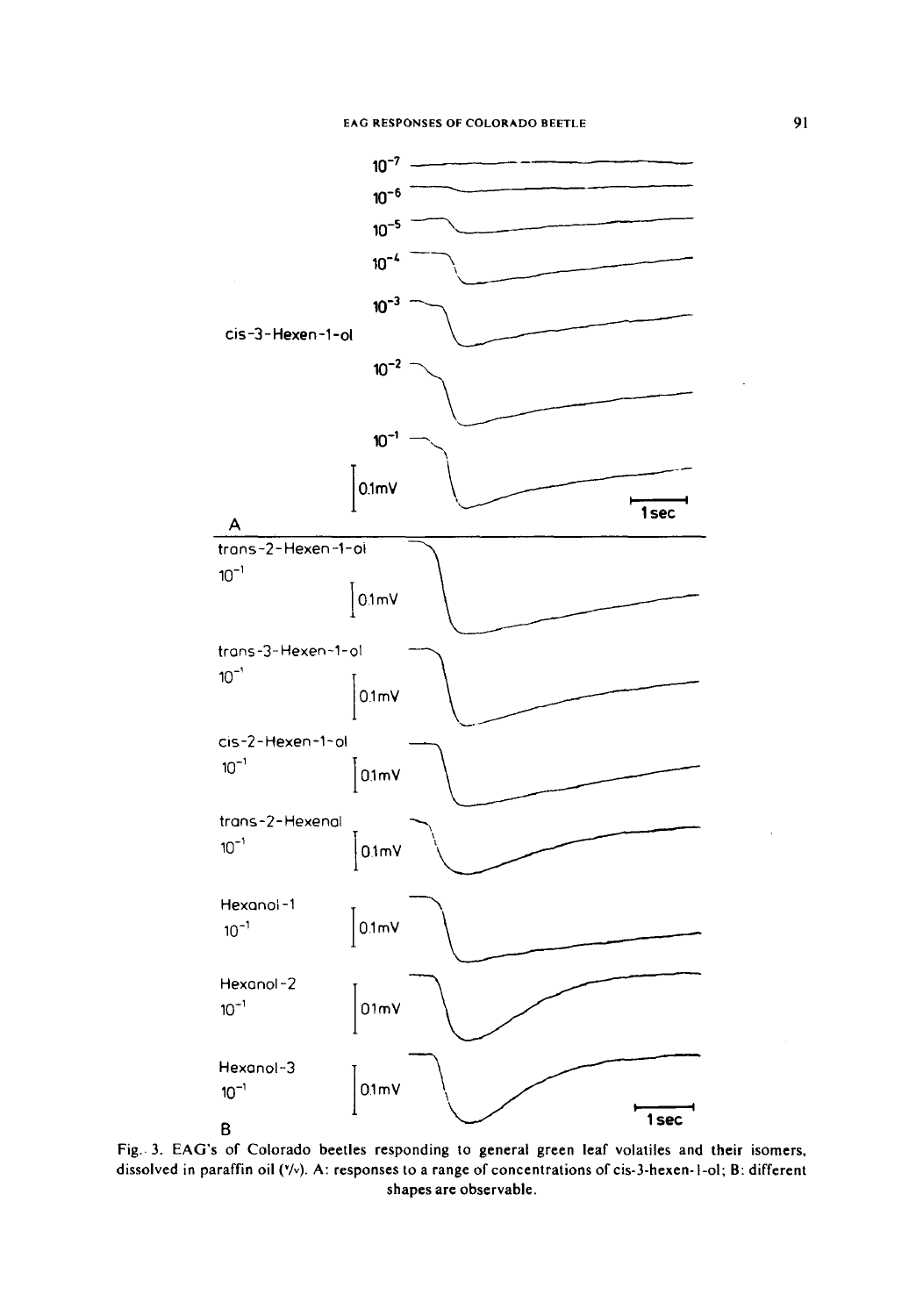differential way to closely related molecular structures (also to other unsaturated alcohols, e.g. the definite responses to l-octen-3-ol), or several types of olfactory receptors, each responsive to a particular structure.

# *Recovery time*

Representative EAG recordings to the general green leaf volatiles and some of their isomers, are shown in Fig. 3. It is observed that different EAG shapes occur, the responses to trans-2-hexenal, hexanol-2 and hexanol 3, recover faster than the responses to the other chemicals. Different shapes of the tracings are also detected in the responses to other chemicals listed in Table I. In general, EAG responses to components of sex pheromone blends are characterized by a slower return to the baseline than responses to other structurally related chemicals (Kaissling, 1974; Roelofs & Comeau, 1971). Roelofs & Comeau (1971) suggested that the shape corresponds to the affinity of the chemical for the receptor sites, and Kaissling (1974) proposed that the recovery is related to compound-specific velocities of an early inactivation. As the process of stimulus transduction in olfaction is still unknown, any interpretation will lack a real foundation,

### *Sensitivity*

After the selectivity of the antennai olfactory system has been assessed, further experiments were conducted to determine the sensitivity of this system in the perception of the general green leaf volatiles and some of their isomers. The responses to various concentrations of these chemicals in paraffin oil are illustrated in Fig. 4. An example of the responses of one Colorado beetle antenna to a range of concentrations of cis-3-hexen-l-ol is presented in Fig. 3A. With the exception of trans-2-hexenal, hexanol-2 and hexanoi-3, these components still stimulate the antenna at a dilution to 10 ppm in paraffin oil, however, these concentrations do.not represent the actual stimulus strength. Therefore, the number of molecules per ml of air flowing over the antenna was determined using the flame ionisation detector of a gas chromatograph and calibration curves were

| of the Colorado beetle |                                                 |                                            |  |  |  |  |
|------------------------|-------------------------------------------------|--------------------------------------------|--|--|--|--|
| Compound               | Concentration in paraffin oil $(\frac{1}{2})^3$ | Number of molecules/ml of air <sup>4</sup> |  |  |  |  |
| trans-2-Hexen-1-ol     | $10^{-6}$                                       | $1.2 \cdot 10^8$                           |  |  |  |  |
| $trans-3-Hexen-1-015$  | 1በ-*                                            | $2.3 \cdot 10^{8}$                         |  |  |  |  |

1.8-109  $1.2 \cdot 10^{11}$ 2.3"10" 4.3"10"

**TABLE II** 

*Threshold concentrations of the general green leaf volatiles and their geometrical isomers for EAG responses* 

 $\frac{3}{5}$  see Fig. 4;  $\frac{4}{5}$  stimulating the antenna;  $\frac{5}{5}$  geometrical isomer

 $cis-2-Hexen-1-ol<sup>5</sup>$  10<sup>-5</sup>  $cis-3-Hexen-1-ol$   $10<sup>-6</sup>$ Hexanol-1  $10^{-5}$  $trans-2-Hexenal$   $3.2 \cdot 10^{-5}$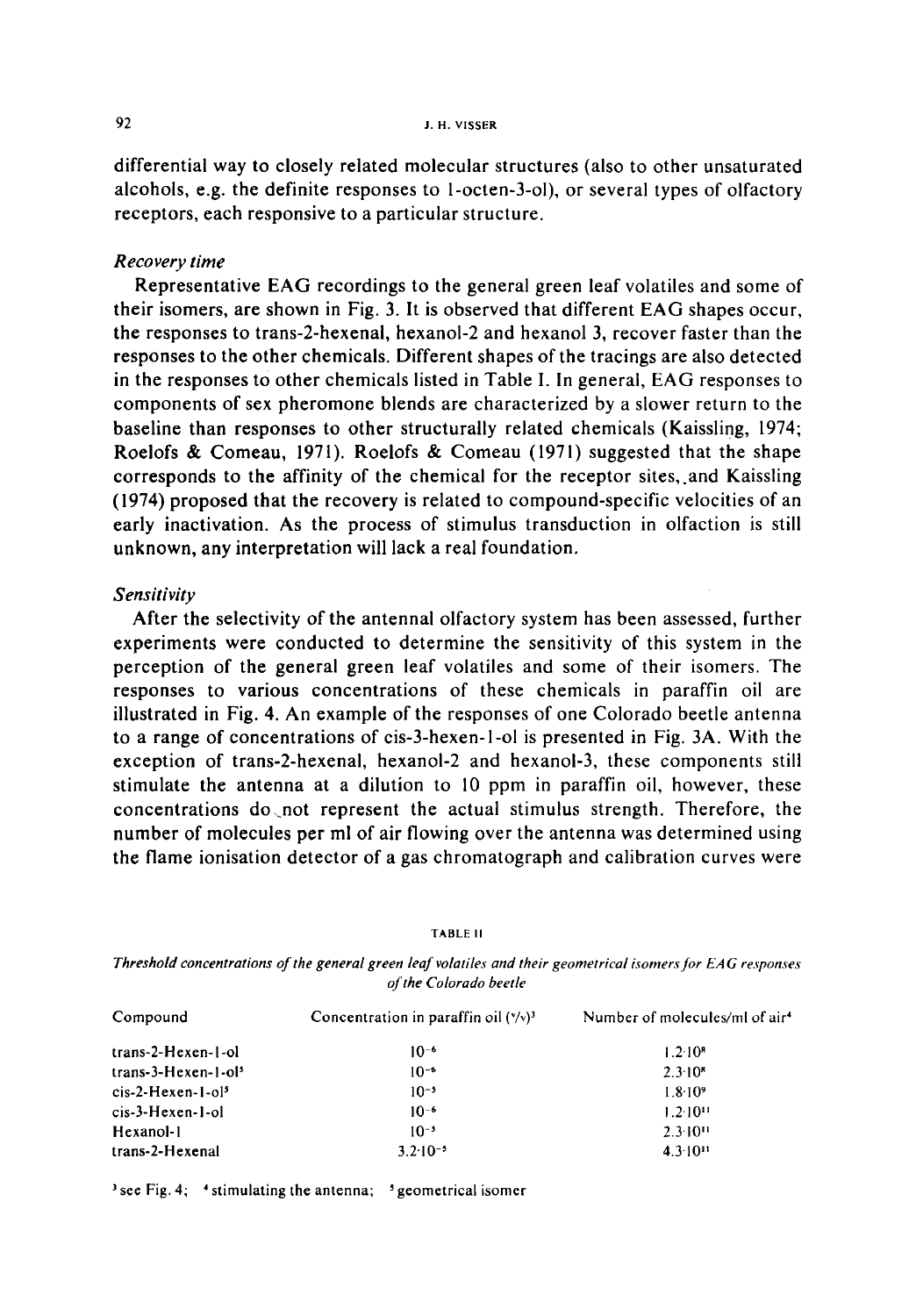established (Ma & Visser, 1978). From these curves the actual threshold concentrations were calculated (Table 11). The flame ionisation detector appears



Fig. 4. Mean EAG responses of Colorado beetles to a range of concentrations of 8 test chemicals, dissolved in paraffin oil (V/v). Vertical liness indicate 95% confidence intervals,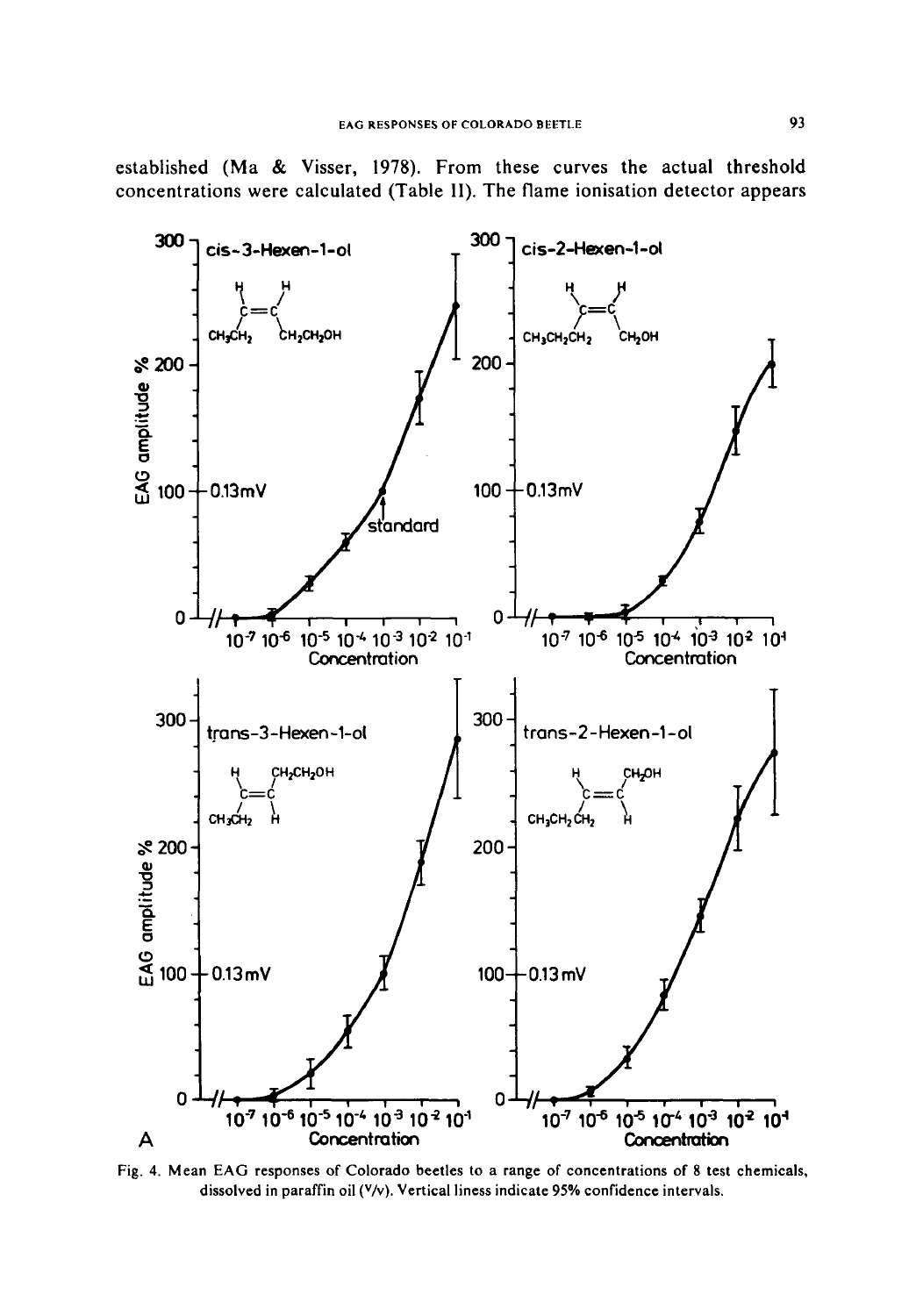

to be less sensitive than the EAG, consequently the lower range of the calibration curves are obtained'by extrapolation. Because of this, the data in Table II are estimated thresholds. Trans-2-hexen-1-ol (threshold at 1.2:10<sup>8</sup> molecules/ml of air) is the most effective chemical, followed by trans-3-hexen-1-ol (threshold at  $2.3 \cdot 10^{8}$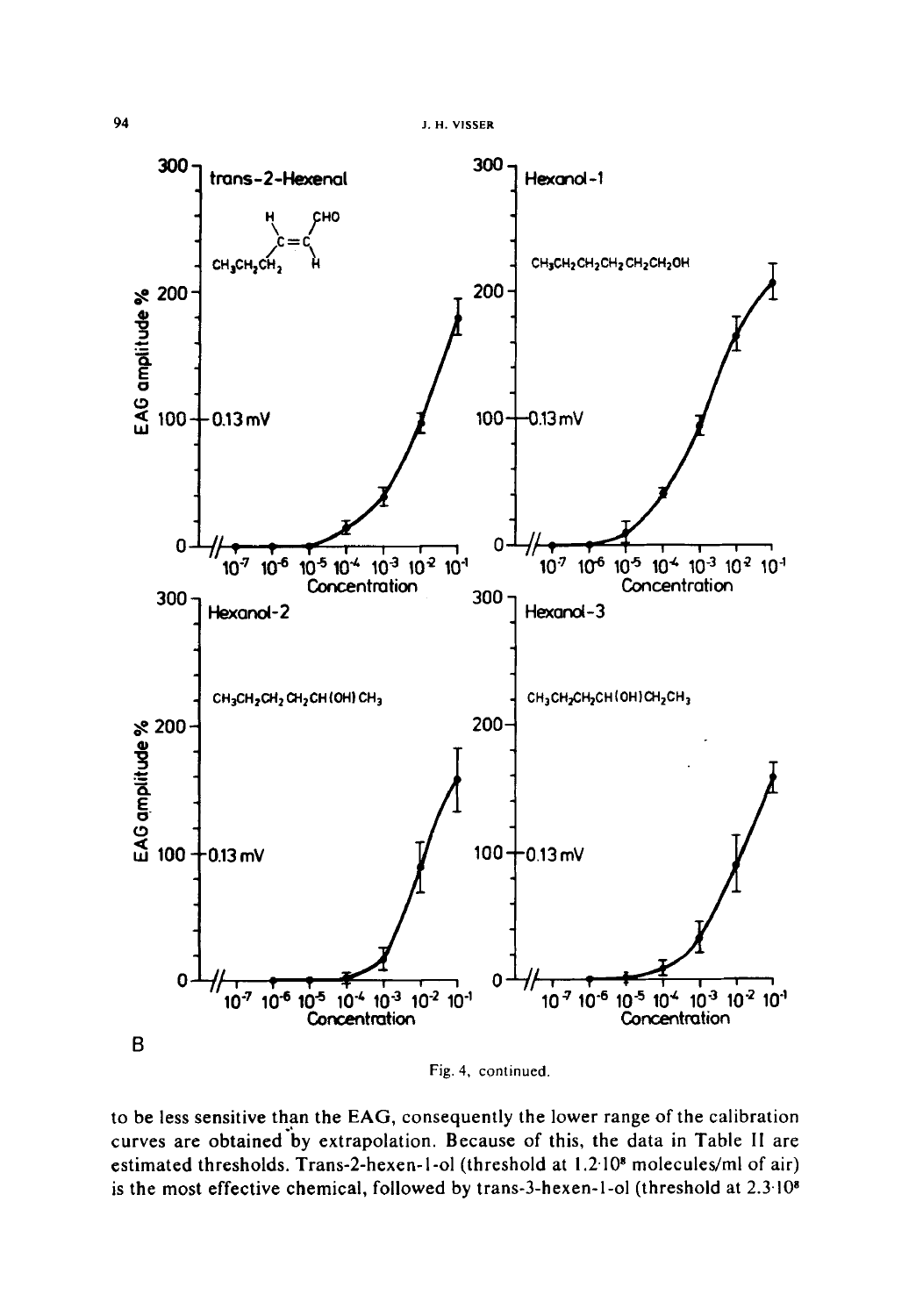molecules/ml of air). In comparison, at 760 mm Hg and  $20^{\circ}$ , 1 ml of air contains about 10<sup>19</sup> molecules.

The responses of the sensilla coeloconica on the antennae of *Locusta migratoria* have been analysed by a group of German investigators (Boeckh *et ai.,* 1965; Boeckh, 1967; Kafka, 1970; referred by Kaissling, 1971). These olfactory receptors responded to trans-2-hexenal, cis-3-hexenal, trans-2-hexen-l-ol, cis-3-hexen-l-ol, cis-2-hexen-1-ol and a few other geometrical isomers. Varying the chain lengths of the unsaturated aldehydes and alcohols showed optimal responses of these s. coeioconica to molecules of six carbon atoms (Kafka, 1970). This happens also in the EAG responses of the Colorado beetle (Fig. 2). Trans-2-hexenal was the most effective chemical for the s. coeloconica: thresholds at  $10<sup>8</sup>$  (Boeckh, 1967), and  $0.5 \cdot 10^8$  molecules per ml of air (Kafka, 1970), which is approximately of the same magnitude as the threshold of trans-2-hexen-l-ol for a response of the Colorado beetle. These thresholds do not reflect the lowest limit in the sensitivity of the olfactory system, as Kaissling (1971) observed marked differences in behavioural and electrophysiological thresholds of *Bombyx mori* to its sex. pheromone bombykol. In addition, the sensilla basiconica on the antennae of *Locusta migratoria* has been studied (Boeckh, 1974). These were stimulated by both trans-2-hexenal and hexanol-l, the latter chemical did not affect the s. coeloconica (Boeckh *et al.,* 1965; Boeckh, 1967; Kafka, 1970). Unfortunately no behavioural responses of *Locusta migratoria* to these compounds or responses toward grass odour are known, since the observations of Kennedy and Moorhouse (1969) refer to *Schistocerca gregaria.* 

# *General green leaf volatiles*

The results of the present study lead to the conclusion that the olfactory system used by the Colorado beetle in olfactory orientation towards its host plant potato, is selective. It has a high sensitivity to general green leaf volatiles like trans-2 hexen-i-ol. The main components identified in the essential oil of potato leaves, are trans-2-hexen-l-ol, hexanol-l, cis-3-hexen-l-ol and trans-2-hexenal (Visser *et* 

#### **TABLE** Ill

| Plant species        | Response in % | Plant species              | Response in % |
|----------------------|---------------|----------------------------|---------------|
| Solanum tuberosum    | 95            | Rubus idaeus               | 77            |
| Solanum luteum       | 93            | Phaseolus vulgaris         | 188           |
| Solanum nigrum       | 76            | <b>Brassica oleracea</b>   | 125           |
| Solanum lycopersicum | 137           | Daucus carota              | 69            |
| Petunia hybrida      | 121           | Chrysanthemum leucanthemum | 168           |
| Digitalis purpurea   | 74            | Tropaeolum majus           | 74            |
| Populus alba         | 83            |                            |               |
| Convallaria majalis  | 132           |                            |               |
| Holcus lanatus       | 73            |                            |               |

*EA G responses of one Colorado beetle to leaf vapours of several plant species* 

0,3 g of leaf in a pasteur pipette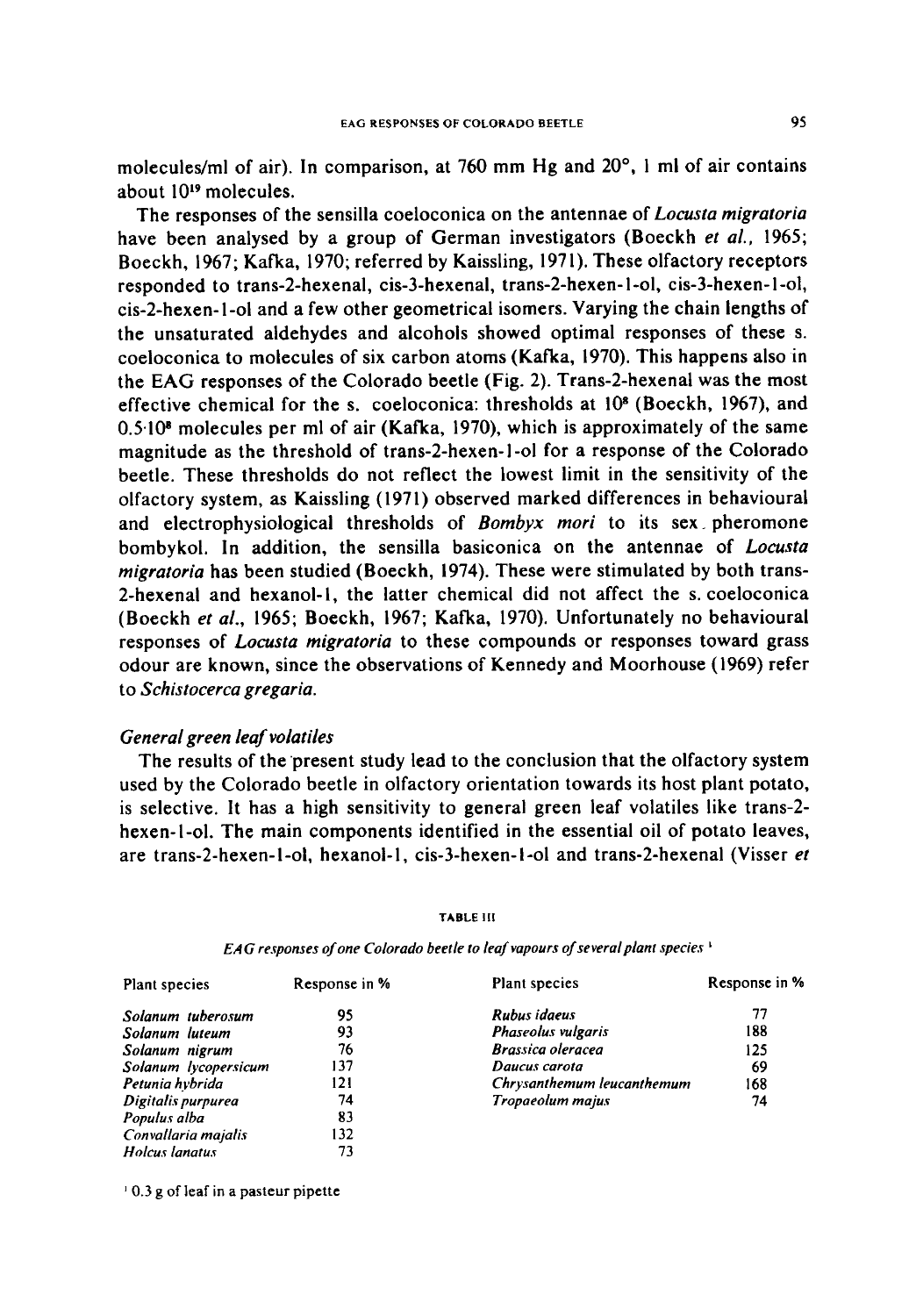*al.,* 1979). These volatiles are widely distributed in the leaves of numerous plant species. Stimulating the antenna of the Colorado beetle with leaf vapours of several plant species, causes distinct EAG responses (Table III). This is explained as a response to the general green leaf volatiles, however, other stimulating compounds cannot be excluded.

This complex is perceptible to various phytophagous insects: responses of the sensilla basiconica on the antennae of silkworm larvae *Bombyx mori,* have been recorded to 3-hexen-l-ol and hexanol-I (Morita & Yamashita, 1961). Also, EAG responses have been described of the cabbage rootfly *Erioischia brassicae,* to cis-3 hexen-l-ol and cis-3-hexenylacetate (Wallbank, 1972); of three noxious Lepidoptera species namely *Diatraea grandiosella, Manduca sexta* and *Heliothis virescens,* to trans-2-hexen-l-ol (Adler & Jacobson, 1972); of the shootborer *Hypsipyla grandella,* to 2-hexenal (Schoonhoven, 1974); and EAG responses of *Manduca sexta* to trans-2-hexenal, trans-2-hexen-l-oi and 3-hexen-l-ol (Schweitzer *et aL,* 1976). These general green leaf volatiles also elicit EAG responses of *Schistocerca gregaria* (Visser, unpl.), *Pieris brassicae* (Schoonhoven, pers. comm.), *Yponomeuta* species (van der Pers, pers. comm.) and *Adoxophyes orana* (den Otter, pers. comm.). Considering the reported information, this complex of general green leaf volatiles probably plays a part in host selection behaviour of various phytophagous insects. Information concerning the particular rôle of this complex in the olfactory orientation of the Colorado beetle is presented by Visser & Av6 (1978), and the present study is continued with a single unit analysis of odour quality coding (Ma & Visser, 1978).

I thank Mr. L. Koopman and Mr. G. Lubout for continuous supply of Colorado beetles; Dr. A. K. Minks for criticism and Mr. P. M. Guerin for correcting the English text.

#### RÉSUMÉ

# *ELECTROANTENNOGRAMMES DU DOR YPHORE* (LEPTINOTARSA DECEMLINEATA) *EN RE-PONSE A DES SUBSTANCES VOLATILES VEGETALES*

Les électroantennogrammes de *Leptinotarsa decemlineata* en présence de 53 substances volatiles (y compris des isomères) ont été enregistrés. Le système des récepteurs olfactifs antennaires est sélectif, même à des doses élevées plusieurs composés ne provoquent que d'assez faibles réponses. La diminution de la concentration jusqu'à une puissance stimulante modérée réduit le nombre de substances perçues. Des électroantennogrammes différents ont été obtenus pour un groupe de composés très voisins, à savoir les substances volatiles de feuilles vertes: trans-2-hexen-l-ol, cis-3hexen-1-ol, hexanol-1, trans-2-hexenal et cis-3-hexenyl-acetate, et aux isomères tels que trans-3-hexen-I-ol et cis-2-hexen-l-ol. La concentration seuil du compost le plus efficace, trans-2-hexen-l-ol, est de 1,2 x 10<sup>8</sup> molécules par ml d'air. Les récepteurs olfactifs antennaires du Doryphore sont sensoriellement ajustés à la perception de ces substances volatiles générales des feuilles vertes. Comme les récepteurs olfactifs de nombreux insectes phytophages ont été signalés comme répondant à ces composés, ce complexe volatile joue probablement un rôle dans le comportement de sélection de l'hôte par différents insectes phytophages.

#### **REFERENCES**

ADLER, V. E. & JACOSSON, M. (1972). Electrophysiological responses of four species of pest Lepidoptera to synthetic acetates and alcohols. *J. econ. Ent.* **65** : 1582-1585.